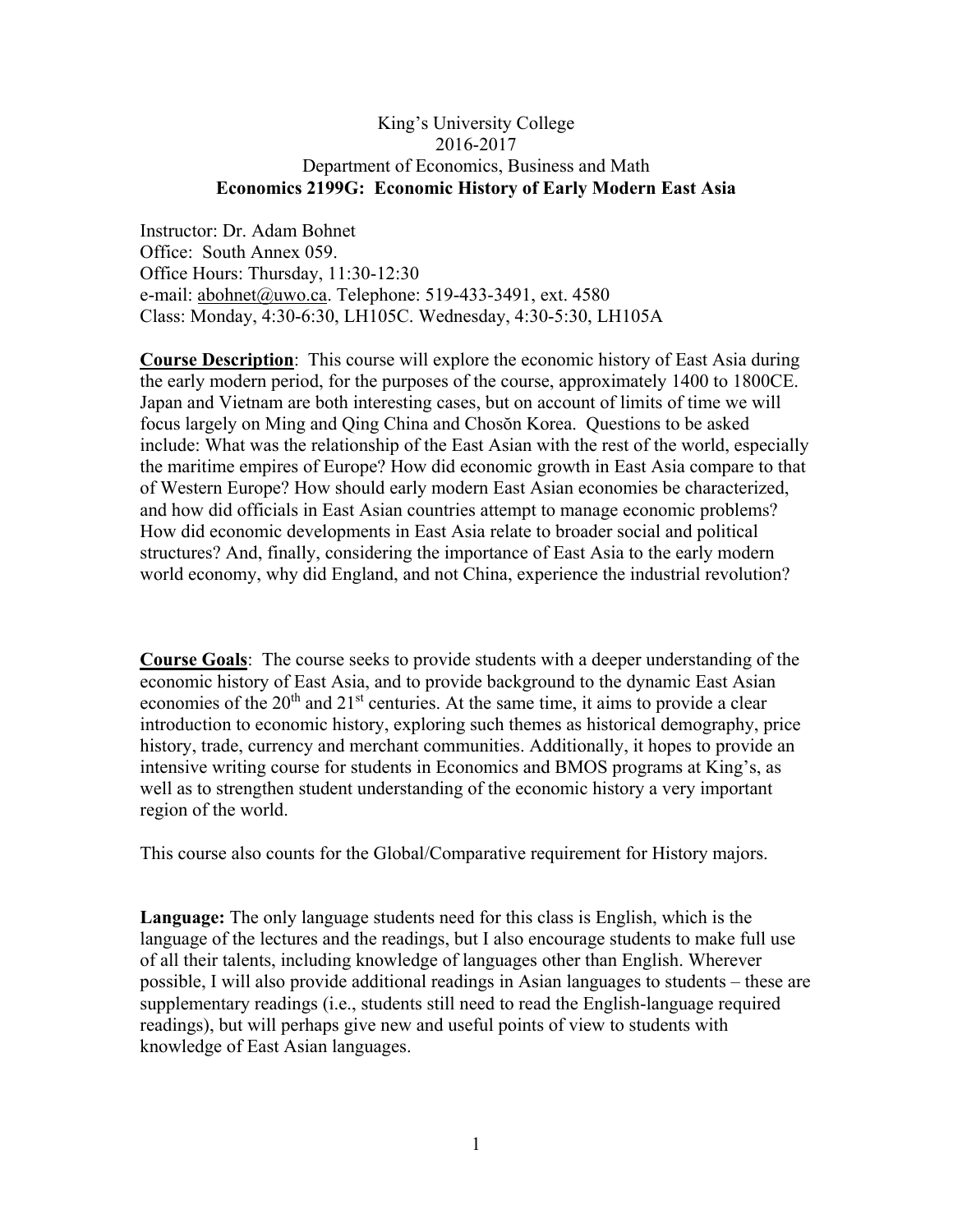I endeavor to make my classes accessible both to unilingual English-speakers with little knowledge of East Asian history and to those who speak English as a foreign language but who have considerable experience of the world outside of London.

# **Course Texts:**

**Required:** Von Glahn, R. (2016). *The Economic History of China: From Antiquity to the Nineteenth Century*. Cambridge, United Kingdom: Cambridge University Press.

Weekly readings have been posted to OWL.

## **Marking Scheme:**

Reading Responses: 10% Article review: Due Week 5 during Thanksgiving Reading Week (10%) Midterm – 20% : Week 8. Final Essay: 30 – due on last day of classes. Final Exam: 30% (final exam period).

*Reading Responses (10%):* Every week a link will be provided to students to comment on the readings. Each reading response on the readings should be approximately 1 page single-spaced. Each reading response is worth 2.5 points. Thus, students only need to complete 4 reading responses to get the full 10 points. Because students can finish their reading responses any time during term, no extensions will be granted.

*Midterm (20%):* There will be a midterm taken in class on the eigth week, which will cover the first term's materials. It will be made up of a mix of short answer questions and an essay question.

*Final (30%)*: There will be one final exam (worth 30%) during the April exam period. It will involve a mix of short-answer responses to readings and longer writer responses.

I follow the policy of King's Department of History in preventing the use of any electronic aids during the tests. I also follow policy in allowing absences from tests only if documentation establishing extenuating circumstances is provided before the test. Even when extenuating circumstances are established, students will be required to write makeup tests, which will always be more difficult and marked more harshly.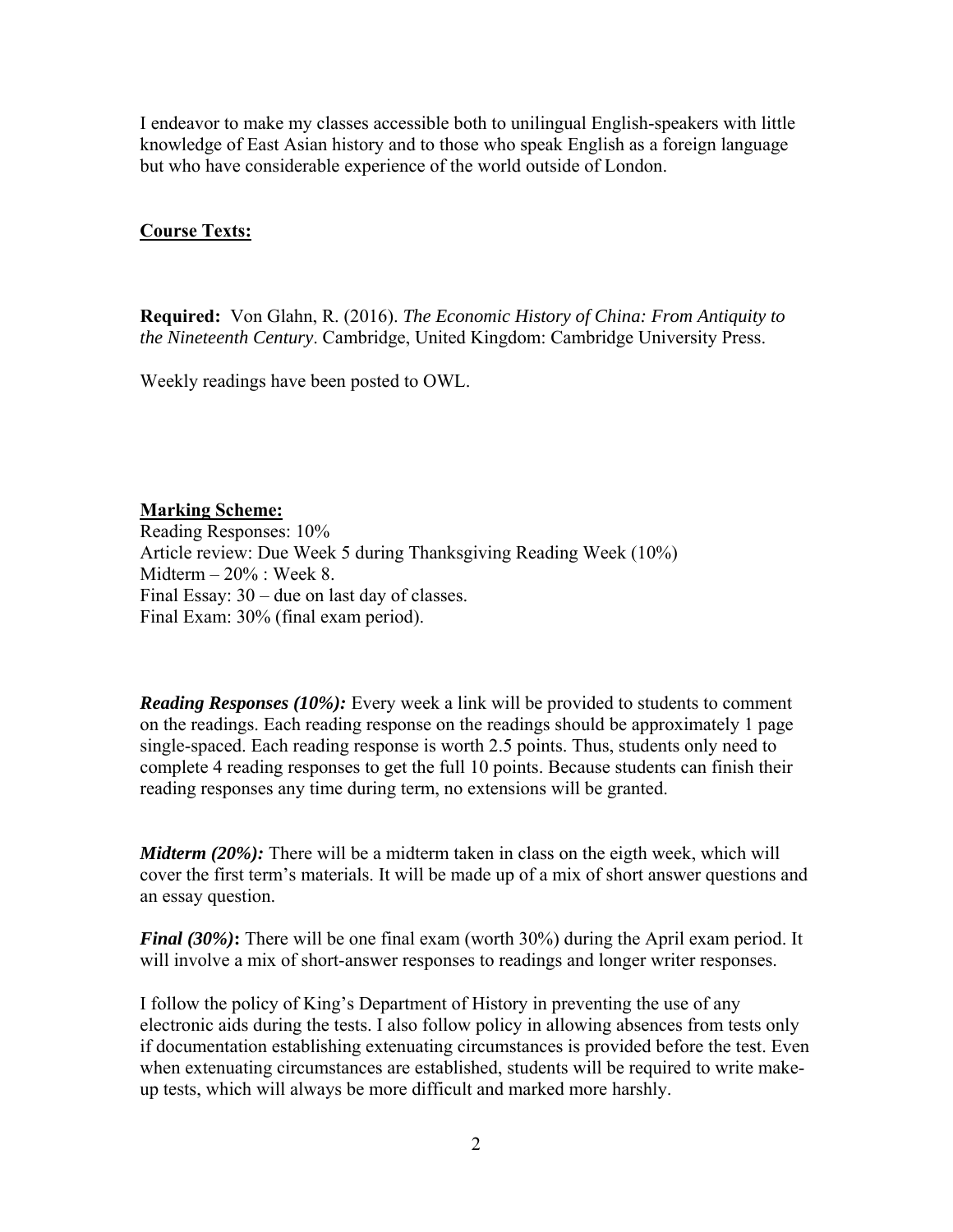**Cheating** (looking at somebody else's work, writing answers on your hand, having answers sent to your cell-phone) is very unlikely to improve your mark even if not detected, and will result in very severe consequences to both your mark and academic career if detected. See the King's University College Statement on Academic Dishonesty, attached.

*Take-home assignments***:**There are two written assignments.

One article review (10%): This is due on Week 5

Essay (20%): Students will be requested to write an 8-10 page essay on a topic to be announced.

**Note also that** the essay will be penalized 5% for the first day late, and 1% for each following day. As this is a writing course, students who fail to complete the essay will not be allowed to pass this course.

# **Tentative Weekly Schedule of Topics & Readings**:

**Week 1** Introduction to the course. Warring-States and Early Imperial Chinese theories of statecraft and economics. Readings (Unusually, this week the Reading Journal will be due on September 14, a Wednesday): **(1)** von Glahn, "From City-State to Autocratic Monarchy (707- 250BCE)," pp. 44-83 and "Economic Foundations of the Universal Empire (250- 81BCE)," pp. 84-128.

**Week 2:** Classical Chinese theories of statecraft and economics continued. The Tang-Song transition and the rise of a market-oriented China. **Readings: (1)** von Glahn, "Economic Transformation in the Tang-Song transition (755-1127)," pp. 208-254; "The Heyday of the Jiangnan Economy (1127-1550)," pp. 255-294.

**Week 3 (September 26):** Mid-Ming Economic Transformation. Rise of the Silver Economy**. Readings: (1)** von Glahn, "The Maturation of the Market Economy, (1550- 1800)," 295-347; **(2)** Fei, S. (2007). "We must be taxed": a case of populist urban fiscal reform in Ming Nanjing (1368–1644). Late Imperial China 28 (2), 1-40, DOI: 10.1353/late.2008.0004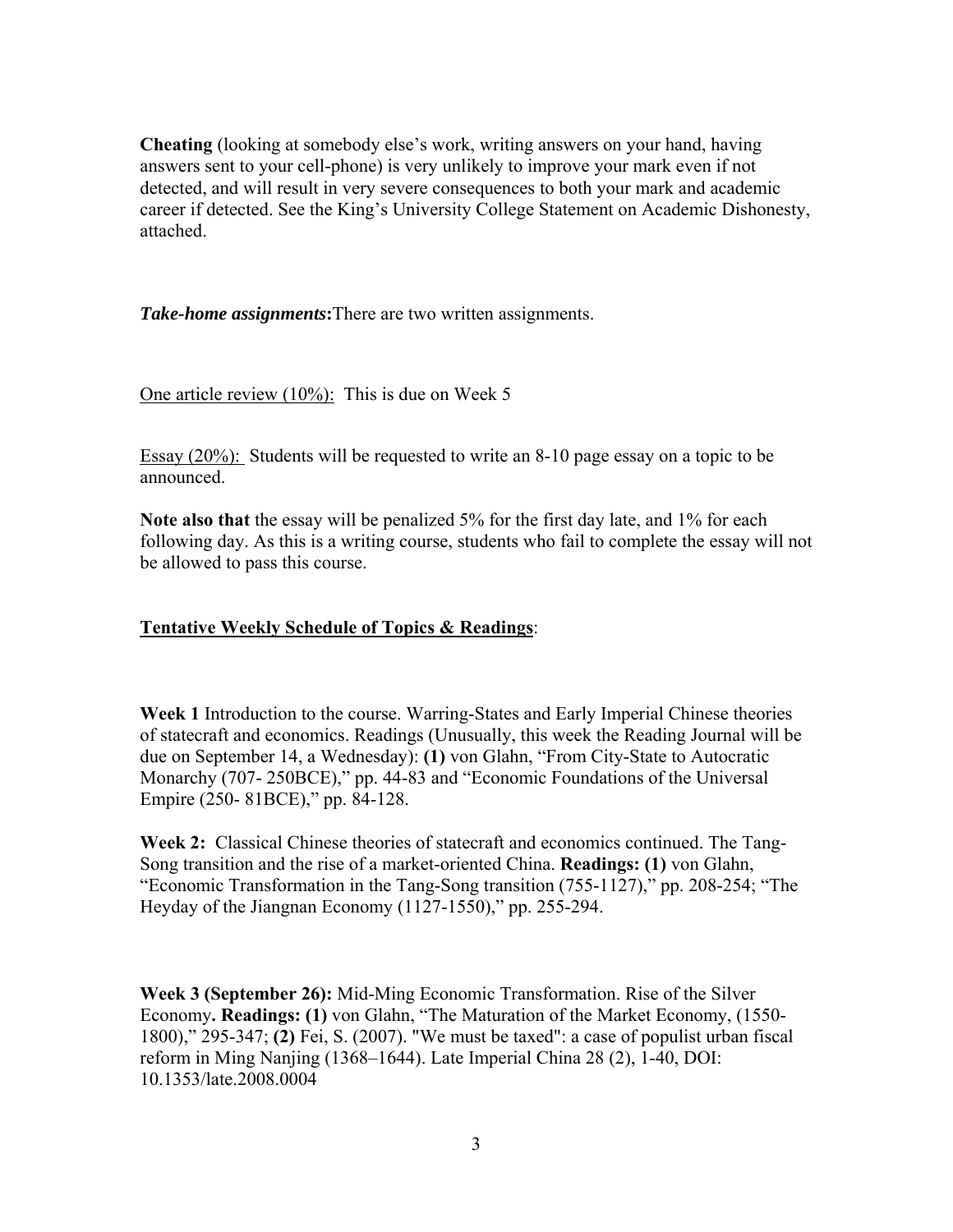**Week 4:** Overseas trade during the Ming and Qing. **Readings: (1)** Flynn D.O. & Giraldez, A. (1995). Arbitrage, China, and world trade in the early modern period. *Journal of the Economic and Social History of the Orient*, 38 (4), 429-448. doi: 10.1163/1568520952600308; **(2)** Chia, L. (2006). The butcher, the baker, and the carpenter: Chinese sojourners in the Spanish Philippines and their impact on southern Fujian (sixteenth-eighteenth century). *Journal of the Economic and Social History of the Orient*, 49 (4), 509-534. doi: 10.1163/156852006779048435.

# **Week 5: Thanksgiving holiday. No class. Article Review to be submitted to dropbox in South Annex and to OWL link by October 12.**

**Week 6:** Abortive Industrialization? Coal and Iron in China, from Song to Qing. Readings**: (1)** Chen, H. (2014). Fueling the boom: coal as the primary source of energy for processing zinc in China and comparison with Europe, ca. 1720-1820. *Journal of the Economic and Social History of the Orient* 57, 76-111. doi: 10.1163/15685209- 12341343 **(2)** - Recommended reading, if you enjoy it (it provides useful context, but some might find it boring): Wright, T. (2007). An economic cycle in imperial China? Revisiting Robert Hartwell on iron and coal. *Journal of the Economic and Social History of the Orient*, 50 (4), 398-423. doi: 10.1163/156852007783244963

**Week 7 :** Firms and Finance in Early Modern China. **Readings: (1)** Von Glahn,"Domestic Crises and Global Challenges: Restructuring the Imperial Economy (1800-1900)," pp. 348-399; (2) Pomeranz, K. (1997). "'Gentry merchants' and partnership revisited: Family, firm, and financing in the history of the Yutang Enterprises of Jining, 1779-1956*. Late Imperial China* 18, (2), 1-38. DOI: 10.1353/late.1997.0008

#### **Week 8 : Midterm exam, in class. No reading response due.**

### **Week 9: Consumption Culture**

**Readings: (1)** Zurndorfer, H. (2011). Cotton textile manufacture and marketing in late imperial China and the 'great divergence.' *Journal of the Economic and Social History of the Orient* 54 (2011): 701-738.

**Week 10:** Agriculture in early modern China and Korea. **Readings: (1)** Xue, Y. (2007). A ''fertilizer revolution''?: A critical response to Pomeranz's theory of ''geographic luck.''